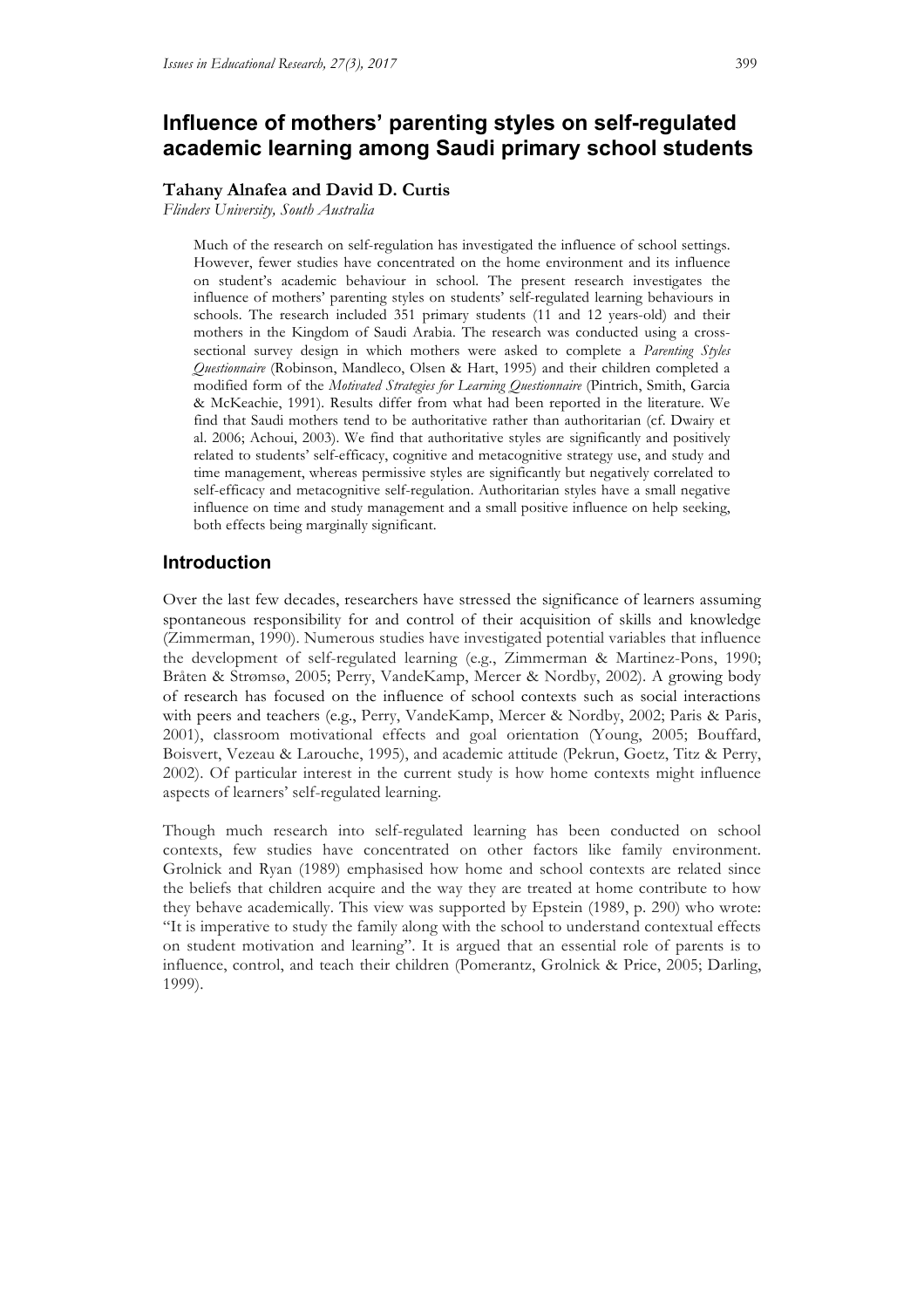In this study, we investigate the relationship between mothers' parenting styles (PS) and aspects of their children's self-regulated learning (SRL) in the belief that certain approaches to parenting would be more effective in promoting SRL. We deliberately focused on mothers and excluded fathers from this study, in order to eliminate one source of variance, and because mothers exert a greater influence on their children's learning (e.g. Leung, McBride-Chang & Lai, 2004). The study was undertaken in seven schools in the Sharqia region of the Kingdom of Saudi Arabia (KSA) and we received completed surveys from 351 children and their mothers. Saudi Arabia provides a particular cultural context for the study of the PS-SRL relationship compared with many previous studies conducted in Western and Asian countries (e.g. Purdie, Carroll & Roche, 2004; Watabe and Hibbard, 2014). One aspect of cultural difference is that all boys and girls in KSA attend single-sex schools. Another aspect is that Saudi Arabia is regarded as a socially conservative country and Muslim parents believe that the ideal child is closely tied with the traditional values and morals in Islamic culture including self-discipline, good manners, respect for elders, and good academic outcomes (Alsheikh, Parameswaran & Ethoweris, 2010). We used a version of the *Parenting Styles Questionnaire* (PSQ, Robinson, Mandleco, Olsen & Hart, 1995) to assess mothers' parenting styles and a version of the *Motivated Strategies for Learning Questionnaire* (MSLQ, Pintrich, Smith, Garcia & McKeachie, 1991) to assess students' SRL.

## **Self-regulated learning**

Self-regulated learning has its roots in several distinctive learning theories that are complementary in representing the development of self-regulation. Bandura's social cognitive learning theory (2001, 1986) greatly assisted cognitive psychologists by providing a key element that led to the creation of self-regulated learning theory (Schunk & Zimmerman, 2007; Perry, Turner & Meyer, 2006). The existence of SRL was based on the three reciprocal interactions of Bandura's model: self or personal influences (e.g. attitudes and beliefs), behavioural, and environmental factors (Bruning et al., 2011; Schunk & Zimmerman, 2007). As definitions of SRL vary depending on researchers' theoretical orientations, Zimmerman's conceptualisation of SRL (1989) was broadly consistent with Bandura's model. Zimmerman classified SRL into three dominant components, metacognitive, motivational, and behavioural processes.

Metacognitive processes are used by self-regulating students who use their knowledge of cognition (declarative, procedural, and conditional knowledge) (Bruning et al., 2011; Jacobs & Paris, 1987). Moreover, they have the capability to regulate their cognition through planning, monitoring, and evaluating processes. Self-regulated learners have constructive motivational dispositions. They have higher levels of self-efficacy than others as they are more flexible in incorporating critical factors such as goal setting, persistence, help seeking, and task engagement (Zimmerman & Martinez-Pons, 1990). Attribution theory stated that self-regulated learners attribute their success to internal, stable, and controllable traits, which increases their confidence to succeed again (Schunk, 2008; Bruning et al., 2011). Self-determination theory argued that they are more autonomous as they feel a greater sense of control, leading to more task-related effort, increased persistence, and better use of feedback (Zimmerman & Schunk, 2012). Self-regulated learners display high-level behavioural processes. They are more able than other learners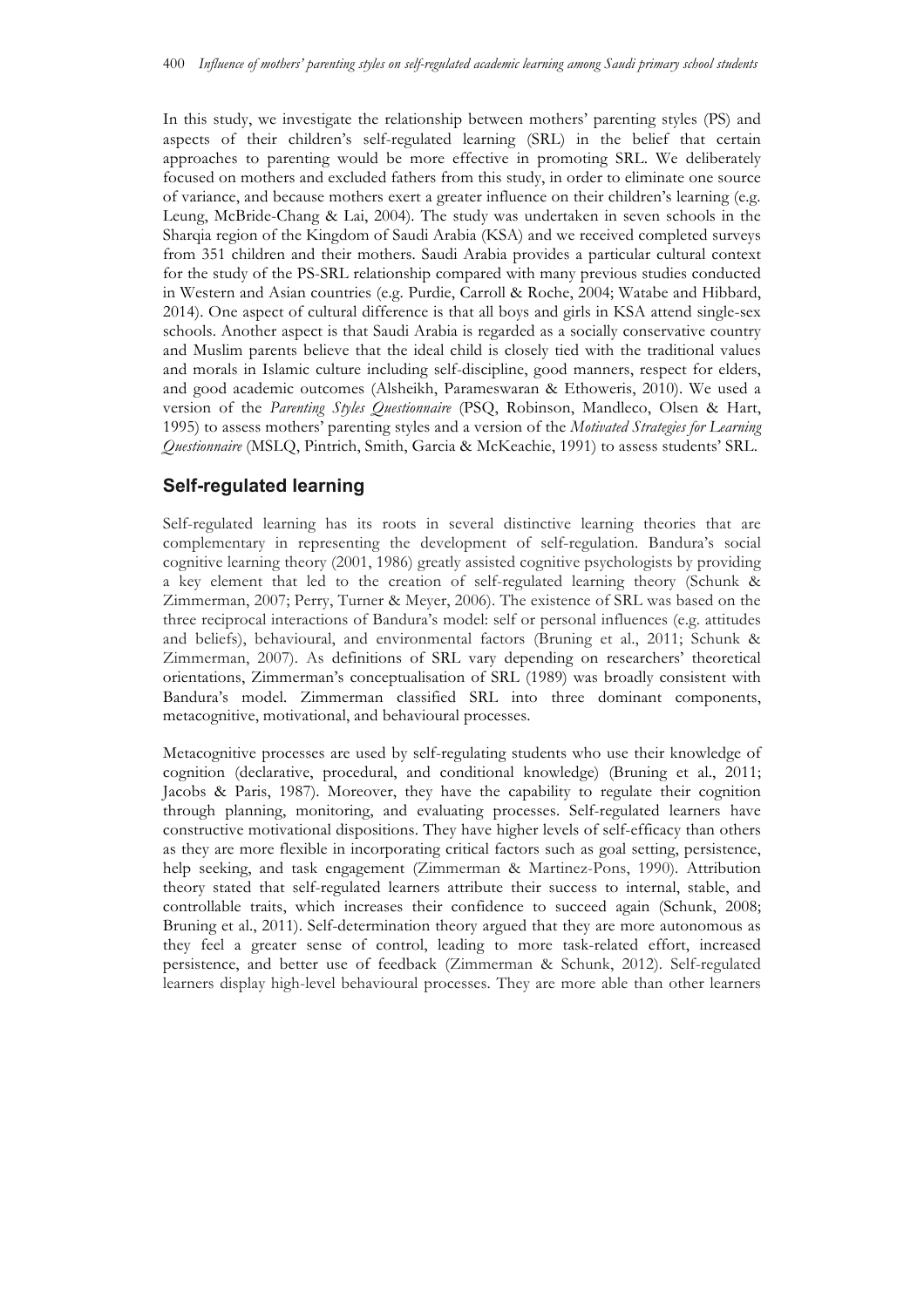to self-reinforce during enactments and self-instruct during acquisition (Zimmerman, 2013; Rohrkemper 1989). In other words, they have the ability to select, adjust, and structure convenient learning environments for themselves to better achieve their goals. They seek out information, advice, and places to facilitate their learning.

Zimmerman (2002) described three essential phases of self-regulatory processes: the forethought phase (task analysis, planning, self-motivation, beliefs), the performance phase (self-control, self-instruction, attention, self-observation), and the self-reflection phase (self-judgment, evaluation, casual attribution, self-reaction). As the triadic reciprocal causation in Bandura's learning theory sets the theoretical groundwork for the development of self-regulated learning models, the self-regulated learning variables selected in the present study are based upon Bandura's social cognitive model and the conceptualisation of self-regulated learning as defined by Zimmerman (2013, 2002, 1989).

As noted above, Zimmerman (1989) did not include an environmental component in his model of self-regulation as Bandura did. However, he concentrated on how behavioural techniques and strategies could assist learners in creating a convenient learning environment. In contrast, Bandura counted on the environmental aspect as a main component that included factors like social and cultural traits, which can have an immediate influence on students' academic behaviour and outcomes. He believed that learner's academic behaviour is a product of an external source of influence (Zimmerman, 1989). This supports the study's hypothesis that mothers' parenting styles (as an external environmental factor) would play a substantial role in students' self-regulated learning (their academic behaviour).

## **Parenting styles**

The concept of parenting style is utilised to capture variations in parents' attitudes in controlling and socialising their child (Huang & Prochner, 2003). PS is a general construct representing the entire emotional tone of the parent-child relationship (Masud, Ahmad, Jan & Jamil, 2016). According to Maccoby and Martin (1983) and Baumrind (1971, 1989, 1991), parenting styles comprised the two dimensions of demandingness and responsiveness. Demandingness refers to parents' maturity demands, control or disciplinary efforts, supervision, and willingness to scold the child who disobeys. Responsiveness refers to how parents foster self-regulation, individuality, and selfassertion in their children by their own warmth, involvement, and acceptance, and by being supportive, attuned, and acquiescent to their children' needs.

Baumrind (1971) conceptualised eight parenting styles including nonconforming, authoritative nonconforming, and rejecting-neglecting. Meanwhile, Baumrind (1991) incorporated sex-role traditional as a supplemental form of parenting style. This form considers those parents who use different parenting styles depending on their children's gender. Research on parenting style has concentrated on three types of parenting styles that are seen as prevalent and inclusive: (a) authoritarian, (b), authoritative, and (c) permissive (Baumrind & Black, 1967; Gonzalez, Holbein & Quilter, 2002). The three-part classification can be related to Baumrind's styles by noting that authoritarian parents are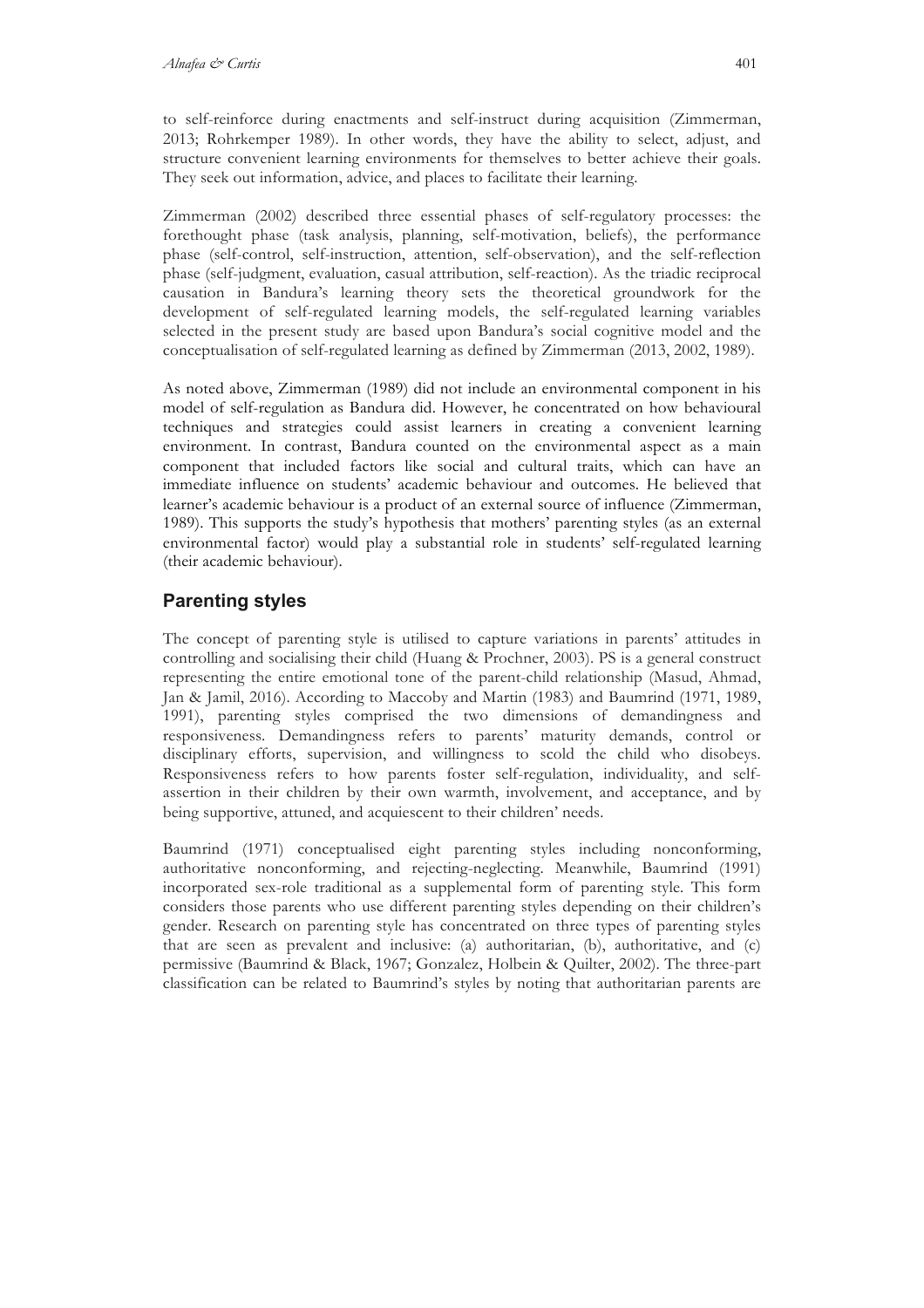demanding and rejecting; authoritative parents are demanding and accepting; and permissive parents are liberal and rejecting. Authoritarian parents place high demands, enforce strict discipline (Leung & Kwan, 1998), are extremely controlling, and have poor affiliated relationships with their children (Aunola, Stattin & Nurmi 2000).

In contrast, authoritative parents depend on explanations of rules rather than enforcing strict discipline and obedience (Gonzalez, Holbein & Quilter, 2002), encourage parental involvement, promote open communication, and boost their child's confidence (Aunola, Stattin & Nurmi, 2000). Permissive parents exert very little control, encourage autonomous decision-making, and enable their children to regulate their own activities without being involved themselves (Dwairy et al., 2006). They avoid confrontations and tend to be supportive and warm towards their children's unfavourable behaviours, exhibit non-controlling behaviours, make few demands, and use minimal punishment (Driscoll, Russell & Crockett, 2008).

## **Multidimensional studies of PS and SRL**

There is plentiful Western literature on parenting style and self-regulated learning; however, few studies investigating these constructs' relationships have been reported from other cultures. Moreover, no studies were found on direct relationships between PS and SRL in the Saudi context. Since Baumrind first proposed her parenting style model in 1971, Western researchers have concentrated their attention on the relationships between PS and the potential aspects that could improve children's performance in school. Most of the research on PS undertaken in Western cultures shows that an authoritative parenting style seems to be highly correlated with academic success when compared to permissive and authoritarian styles (e.g., Abar, Carter & Winsler, 2009; Juang & Silbereisen, 1999).

Purdie, Carroll and Roche (2004) investigated the association between parenting behaviour and adolescents' SRL processe in Australia, and found a substantial correlation between parenting practices and student's academic self-regulation, which influenced school related behaviour. Erden and Uredi (2008) explored the effect of perceived PSs on SRL strategies and motivational beliefs in primary school children in Turkey. They reported that the dimensions of SRL, namely task value, self-efficacy, and cognitive and metacognitive SRL strategies were influenced by PS. They also noticed that students with authoritative parents used more cognitive and metacognitive strategies and had higher task value and self-efficacy than students of authoritarian and indulgent (permissive) parents. It is surprising to discover that these findings are mostly confined to the Western cultures and may not apply to other societies with different cultures, morals, values, and beliefs.

When considering non-Western cultures, few studies were found in respect to how PS influences students' SRL. Some of the earlier research performed in Asian countries such as China, differed considerably in their findings compared with other cultures. Western parents appeared to be mostly authoritative with their children, yet Asian research revealed that Chinese parents tend to be more authoritarian (Dornbusch et al., 1987; Sue & Abe, 1995; Chao, 2001). When applying authoritarian child-rearing practices in an authoritarian culture (Chao, 1994; Chao, 2001), it appears that this style has a different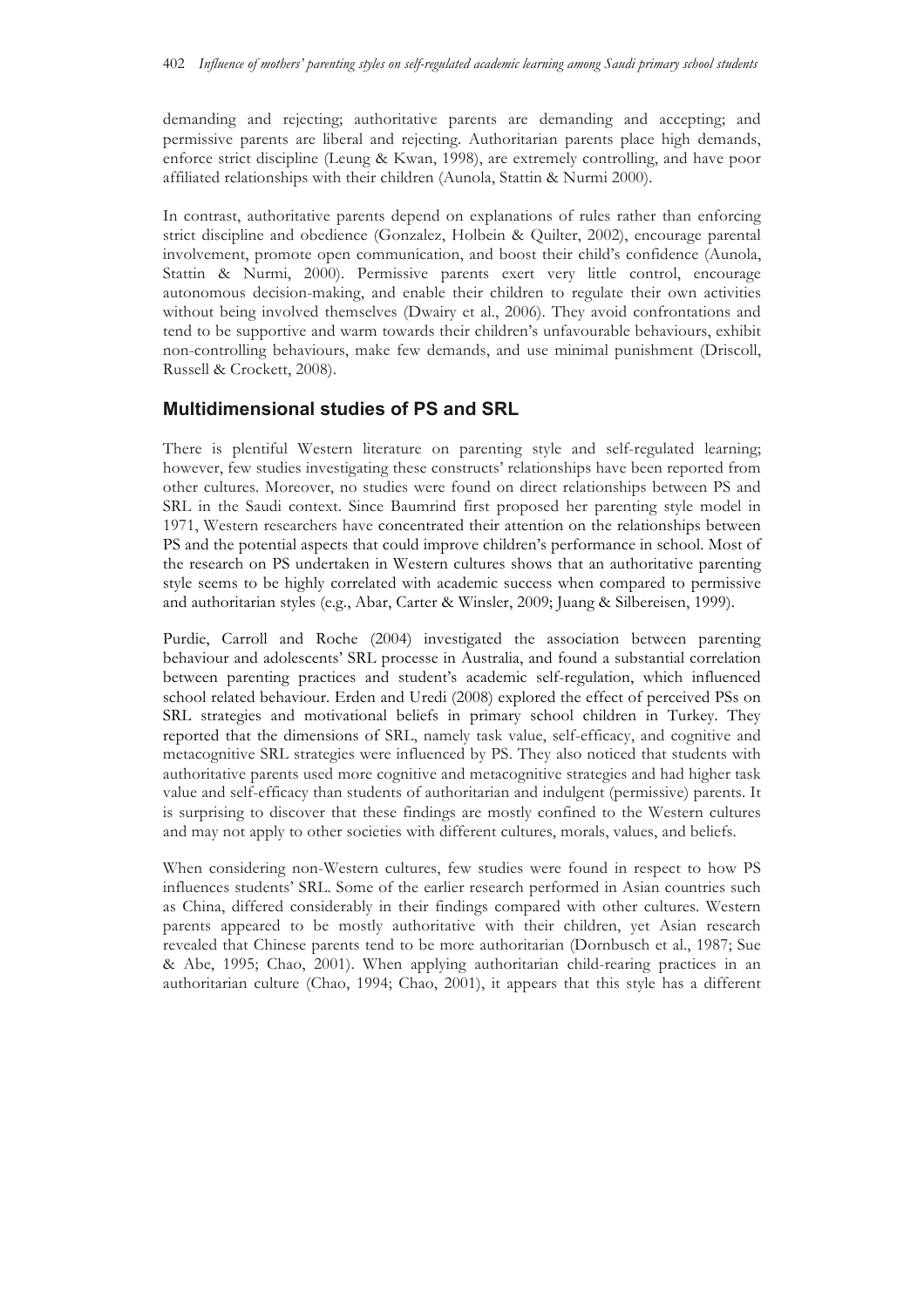meaning and effect from what is observed in the West. For example, while an authoritarian parenting style is found to be related to poor academic performance in European-American societies, most students from Asian countries were found to outperform European-American students (Sue & Abe, 1995; Chao, 1994; Chao, 2001). Dornbusch et al. (1987) asked a number of high school students in the United States to score their parents' level of control. The results indicated that students of Asian background scored highest on authoritarian parenting style, but they received the highest grade-point averages compared with other students.

Nonetheless, more recent research (e.g. Huang & Prochner, 2003; Watabe & Hibbard, 2014; Kelley, 2004) provided contrary findings, reporting that child-rearing practices in China and Japan are deemed authoritative and this style was positively and significantly related to children's ratings of SRL. Chao (1994) stated that "Parental influences are not appropriate predictors of school success for Asian youngsters" (p. 1112). Thus, it is assumed that parenting styles in the Arab or Muslim world might also vary in their influence on children's self-regulated learning compared with previous studies undertaken elsewhere.

Despite a diligent search, no studies were found that investigate the effect of parenting styles on students' self-regulated learning in Saudi Arabia. However, some studies reported that parenting styles in Saudi Arabia and other Islamic countries tend to be authoritarian (Dwairy et al., 2006; Alsheikh, Parameswaran & Ethoweris, 2010; Achoui, 2003). This begs the question whether authoritarian PS are understood in the same way in Arab or Islamic cultures as they are in Chinese cultures.

In an Iranian study, authoritative parenting was found to significantly affect university students' self-efficacy more than authoritarian and permissive parenting styles (Tozandehjani, Tavakolizadeh & Lagzain, 2011). Susanadari (2014) found that authoritative parenting styles have a positive influence on self-efficacy in Indonesian high school students. EbrahimMadahi, Liaghat & Madah (2013) studied the effect of parenting practices on other components of SRL and found that Iranian parents who were assertive and responsive with their children reported significant correlations with self-regulated learning factors including cognitive and metacognitive processes. It should be noted that all cultures mentioned above differ from one another. For example, Eastern-Asian parents are considered strict with their children compared with Western parents. Another point is that Iran and Indonesia are Muslim countries, but they are less conservative than Saudi Arabia. Additionally, all these cultures have mixed-sex schools. Typically, these cultural and educational characteristics may influence SRL directly or influence PS that therefore may influence SRL through their influence on PS.

In conclusion, despite the differences between studies it is notable that authoritative parenting appears to be positively associated with productive student academic behaviours compared with other parenting styles. While the earlier research done in China (Dornbusch et al., 1987) revealed that authoritarianism enhances children's academic performance, later research (e.g. Huang & Prochner, 2003; Watabe & Hibbard, 2014; Kelley, 2004) in the same culture reported contrary findings that concurred with the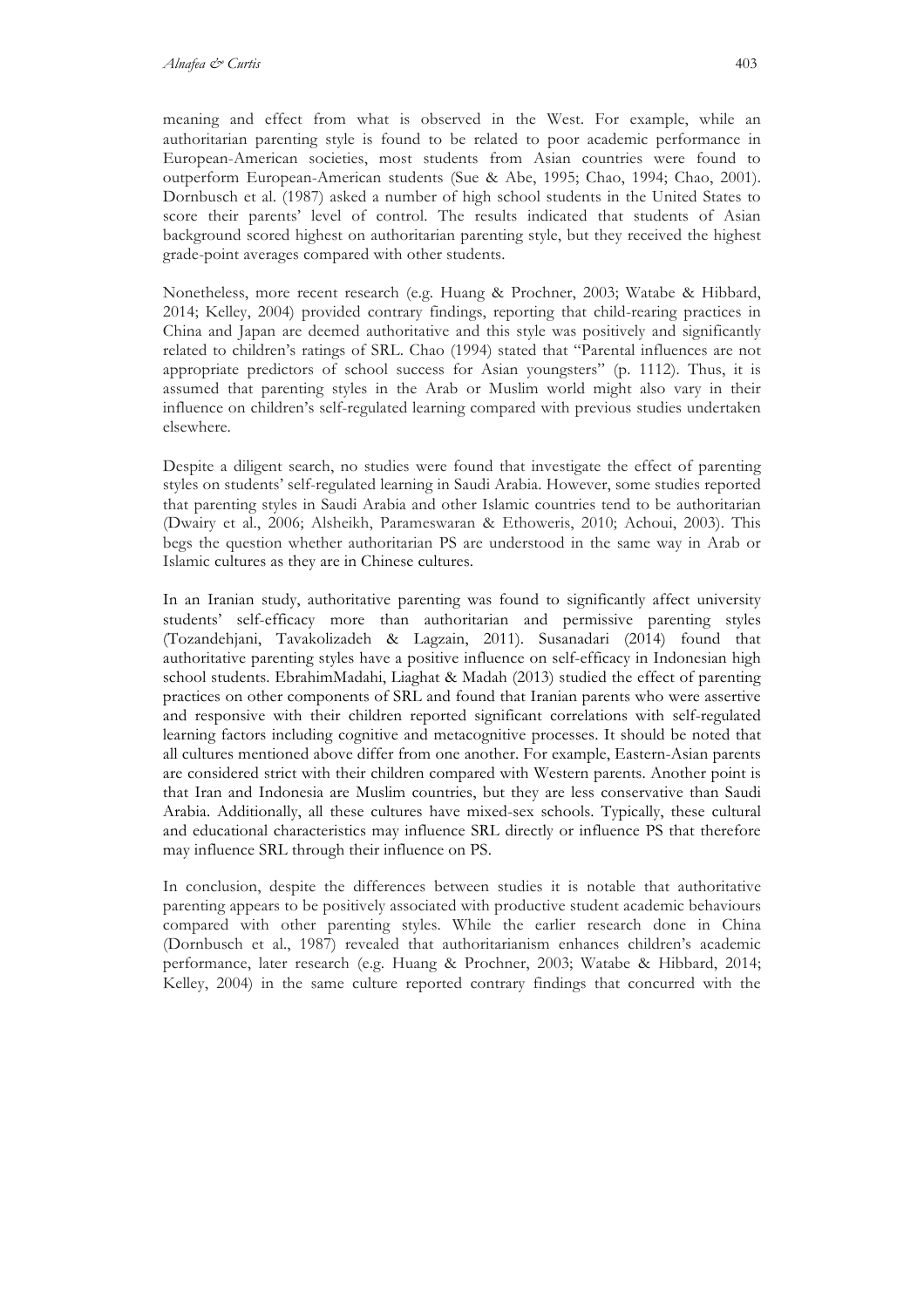majority of findings in other cultures (e.g. Abar, Carter & Winsler, 2009; Juang & Silbereisen, 1999).

## **Research purpose**

Although the literature on PS and SRL reveals a generally positive relationship, some inconsistency is evident and this might due to the various ethnicities, cultural backgrounds, and socioeconomic status of parents. Thus, in order to add to the knowledge base on the impact of PS on children's SRL, there is a need for more studies to be conducted, especially in countries that have no research on this relationship such as the KSA. Based on the findings from the literature, we hypothesised that there is a relationship between the PS (authoritarian, authoritative, or permissive) of mothers and key aspects of their primary school children's SRL (motivation, metacognition, and learning behaviour) in Saudi Arabia.

## **Methods**

### **Sampling**

A convenience sampling method was employed in this study. The population for this study comprised fifth and sixth graders (11 to 12 years-old) and their mothers. Seven primary school principals (from four female schools and three male schools) in three cities (Dammam, Jubail, and Industrial Jubail) in the Sharqia region of Saudi Arabia were asked for permission to approach children and parents in their schools. In all cases, this permission was granted. The number of students and mothers approached from those schools was 860 (510 females, 350 males; 11-12 years-old). After scrutinising returned envelopes, around 250 students (29%) did not hand the envelopes back and 94 (11%) students and their mothers did not complete the questionnaires. In all, 516 mothers (60% of the approached sample) agreed to take part in this study as they and their child signed the consent forms included in the envelope. Of the 516 returned envelopes, 165 envelopes (19%) were excluded from this study because they were without names, some students' names were not found in the class lists, some questionnaires had the same rating point for all items, or some of the mother's questionnaires were either blank or had answers that clearly (based on their handwriting) were provided by the child. Therefore, from the whole approached sample, only 351 (41%) students and their mothers were included in this analysis: 218 females (62%) and 133 males (38%) of the achieved sample.

The region that this sample is taken from is relatively more affluent than other regions in Saudi Arabia. It generally regarded as a socially less conservative, especially in the three selected cities in this study. Usually, people in those cities readily accept change in order to improve the society and production. Government and private schools (but not international schools) in Saudi Arabia follow the same educational system and curriculum. Classes that boys and girls take in school are slightly different. For instance, boys have sport and patriotism classes but do not have house management classes (cooking and sewing).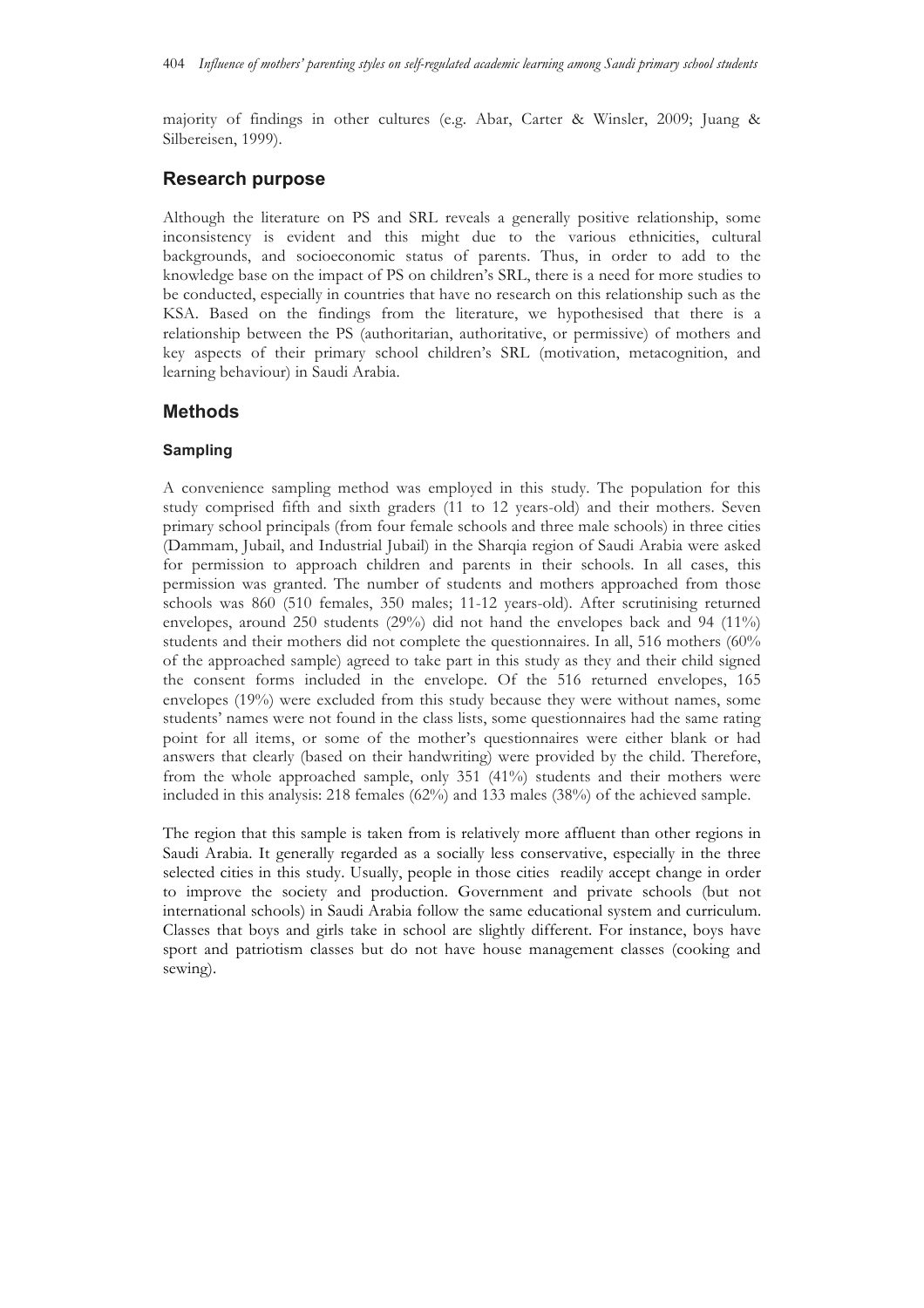#### **Procedures**

After receiving approval from the Social and Behavioural Research Ethics Committee (SBREC), approval from the KSA Education Administration (Planning and Development Department) and gaining the permission of the seven school principals to conduct the study, the researcher (in girls schools) or her assistant (in the boys schools) introduced the researcher, explained the purpose of the research, and outlined the procedures for completing and returning questionnaires. They distributed the envelopes on the first day of their visits to schools. Envelopes were distributed and the students asked to take the envelope home and hand it to their mothers for completion. Each envelope contained a copy of a letter introducing the researcher, an information sheet, a consent form for the mother and child, a questionnaire for mothers concerning their parenting styles, and a questionnaire for students concerning their motivation and use of learning strategies. A day later, the researcher or her assistant collected the envelopes from students. As many students had forgotten to bring the envelopes back on the first day of collection, they visited the schools again for another collection. Participation in the study was voluntary and confidential as envelopes were returned, whether or not the questionnaires had been completed.

### **Instruments**

We used adapted versions of the PSQ (Robinson, Mandleco, Olsen & Hart, 1995) to measure parenting styles and the MSLQ (Pintrich, Smith, Garcia & McKeachie, 1991) to measure self-regulated learning. The shortened versions were used because they were found in previous studies to be sufficiently reliable and because we wanted to maximise response rates from both children and their mothers.

#### *Parenting style questionnaire*

The Parenting Style Questionnaire (PSQ) was developed by Robinson et al. (1995) to measure the parenting style that is predominantly utilised when rearing children. This instrument was especially designed for parents of pre-adolescent children. The original PSQ consists of 62 items as the authoritative scale has 27 items with a Cronbach alpha of .91, the authoritarian scale has 20 items with a Cronbach alpha of .86, and the permissive scale has 15 items with a Cronbach alpha of .75. For the current study, we used a version of the PSQ adapted by Moghadam, Hemmatinezhad, Behrozi and Ahmadzade (2014). The revised instrument included only 30 items reflecting the three identified parenting styles. The authoritative and authoritarian styles had 13 items each, while the permissive style had only 4 items (See Appendix 1). Moghadam et al. (2014) administered the adapted PSQ instrument to 704 students (14 to 17 year-olds) and reported an acceptable reliability (alpha=.83) for the instrument as a whole. They did not report Cronbach alpha values for the separate scales. A six-point Likert scale that ranges from  $1=$  never to  $6=$  always is used for all items. We discuss below several limitations of the revised PSQ that emerged in the analysis of the data we collected.

#### *Motivated strategies for learning questionnaire*

The Motivated Strategies for Learning Questionnaire (MSLQ) is a self-report instrument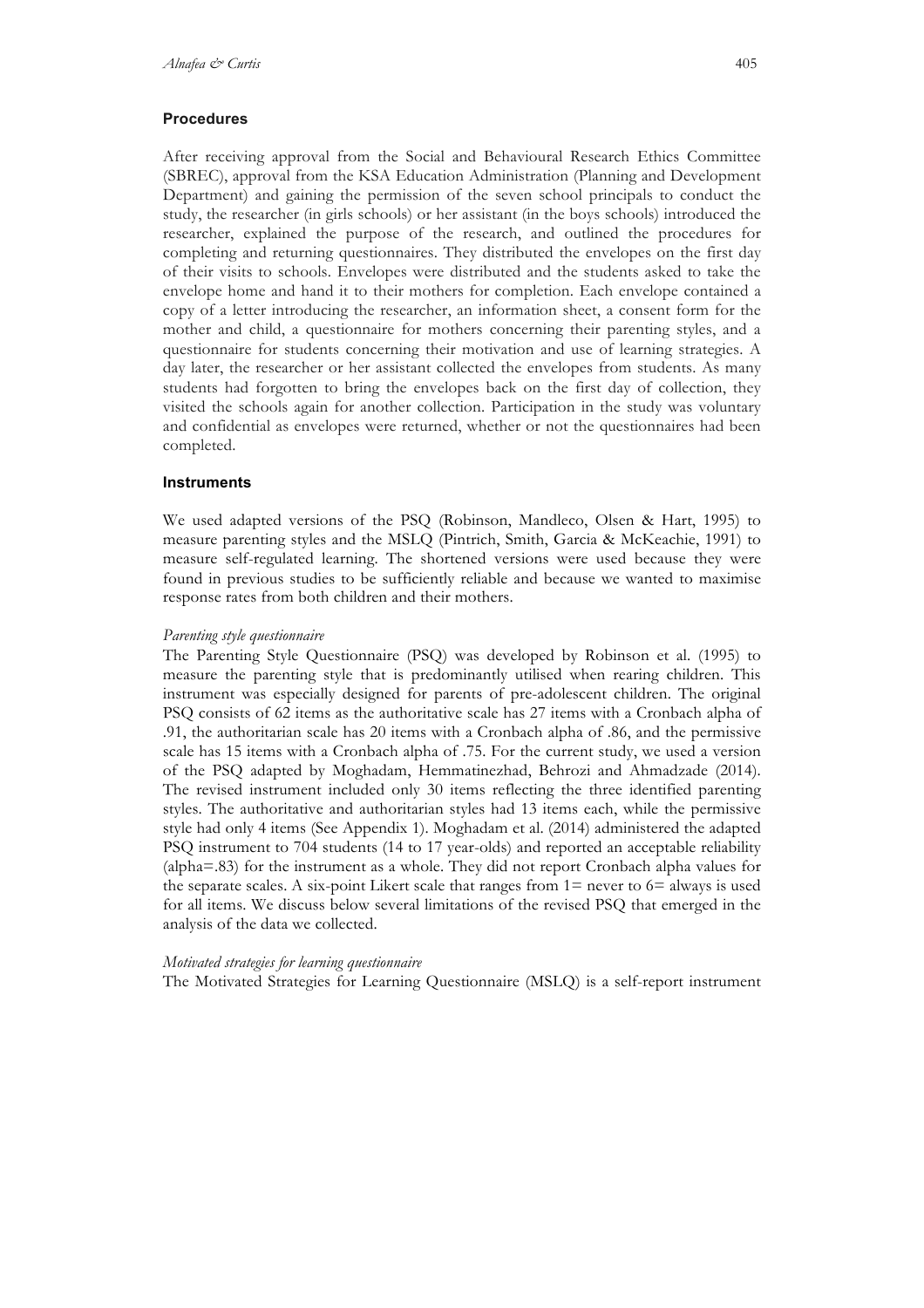that was designed by Pintrich, Smith, Garcia and McKeachie (1991) to assess students' motivation and use of self-regulated learning strategies. The latest version of the MSLQ has 81 items that are rated on a 7-point Likert scale ranging from 1= not at all true of me to 7= very true of me. This questionnaire was designed for college students; however, it has been used successfully with children and is judged to be a suitable instrument for assessing their SRL (Karadeniz et al., 2008; Eshel & Kohavi, 2003; Andreou & Metallidou, 2004; Shih, 2005). To make this instrument appropriate for pre-adolescent children in the current study, some factors were excluded and fewer items were included from each subconstruct.

The adapted questionnaire used in this study consisted of scales for: (a) task value (6 items) and self-efficacy (4 items) to measure the motivation component, (b) strategy use (9 items) and metacognitive self-regulation (7 items) to measure metacognitive processes, (c) time and study management (5 items) and help seeking (4 items) to measure management (behavioural) component (See Appendix 2). A few items were simplified when they were translated to Arabic to help children better interpret the items. Shortening and adapting the MSLQ to accommodate younger participants is considered appropriate by the instrument's author and other researchers (e.g. Wolters & Pintrich, 2001; Shih, 2005). The main aim of making the MSLQ shorter and with more focused questions was to increase the response rate and encourage respondents to answer all questions conscientiously with consistent understanding of the statements.

### **Data analysis**

The collected data were entered into *Statistical Package for the Social Sciences* (SPSS, Version 21) to identify relationships between PS and components of SRL. Descriptive statistics and multiple regression are used to investigate relationships between PS and SRL factors.

#### **Missing data**

In the present study, there was less than 2% missing data in all investigated variables. Due to the small percentage of missing data, it was deemed unnecessary to use any missing data techniques such as mean substitution or multiple imputation. The default case deletion approach was used.

### **Results**

### **Reliability analysis**

A Cronbach alpha was calculated for each scale to examine if the items were internally consistent, stable, and homogenous. The alpha values of the subscales of shortened forms of the MSLQ and PSQ are displayed in Table 1. From the internal consistency estimates of reliability for the MSLQ, Cronbach's alpha coefficients of all scales were above .75 with the exception of the time and study management factor (.66) and help seeking (.64). For the PSQ, the table shows that the first two subscales (authoritative and authoritarian) had acceptable internal consistency and their values of Cronbach's alpha were higher than .75,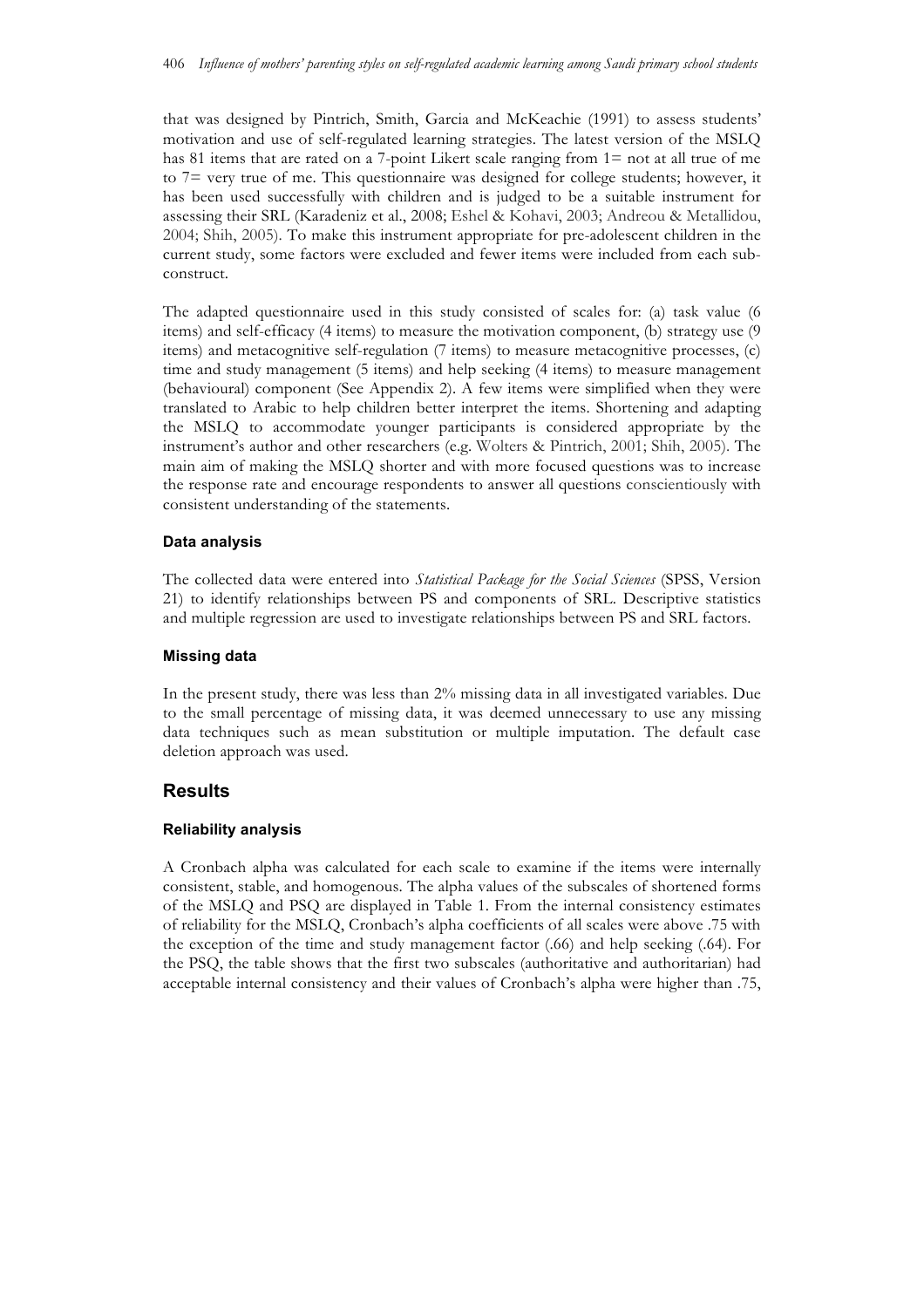while the permissive PS subscale was .40. A value below .6 is unacceptable since it is an indication of an unreliable scale. Field (2014) argued that when dealing with psychological factors, low values are expected due to the diversity of the constructs being measured. The permissive PS scale has only 3 items (after removing one item with a low factor loading), and that could be the reason for the low value of alpha for this construct.

| Scale                             | Sub-scale           | Factor                        | Items | Cronbach's |
|-----------------------------------|---------------------|-------------------------------|-------|------------|
|                                   |                     |                               |       | alpha      |
| The Motivated                     | Motivation          | Task value                    | 6     | .754       |
| Strategy for                      |                     | Self-efficacy                 | 4     | .796       |
| Learning                          | Metacognition       | Cognitive and metacognitive   | 9     | .822       |
| Questionnaire                     |                     | strategies                    |       |            |
| (MSLQ)                            |                     | Metacognitive self-regulation | 7     | .822       |
|                                   | Resource management | Time and study environment    | C     | .664       |
|                                   | Help-seeking        |                               | 4     | .641       |
| The Parenting Style Authoritative |                     |                               | 13    | .887       |
| Questionnaire                     | Authoritarian       |                               | 13    | .770       |
| (PSQ)                             | Permissive          |                               | 4     | .397       |

Table 1: Reliability analysis of MSLQ and PSQ sub-scales

### **Relationship between PS and SRL**

Before determining if there is a relationship between PS and SRL, some descriptive statistics were generated. Table 2 shows the means and standard deviations of the three types of parenting styles: authoritative, authoritarian, and permissive. These descriptive statistics provide data about how broadly each type of PS is used by mothers in the Saudi context. Unexpectedly, the descriptive statistics revealed that the Saudi mothers perceive themselves as more inclined towards the authoritative PS ( $M = 5.04$ ,  $SD = .83$ ) than the authoritarian or the permissive PS. Given the low reliability of the permissive scale, we compared the means of the authoritarian and authoritative scales. The difference of 1.53 was found to be statistically significant,  $t(350) = 24.1$ ,  $p<.001$ , favouring the authoritative style. This differs from the finding by Dwairy et al. (2006) that Saudi parents are authoritarian.

Table 2: Descriptive statistics of the PS scales

| Scale         | $\sim$ | Mean |      | <b>Skewness</b> |
|---------------|--------|------|------|-----------------|
| Authoritarian | 351    | 3.51 | 0.86 | $\rm 0.01$      |
| Authoritative | 351    | 5.04 | 0.83 | $-1.57$         |
| Permissive    | 349    | 2.48 | 1.02 | 0.54            |

To examine the strength of the relationship between PS and SRL, multiple regression models were tested between the sub-constructs of the MSLQ (task value, self-efficacy, cognitive and metacognitive strategy use, metacognitive self-regulation, time and study management, help-seeking) as outcome measures and the three parenting styles assessed by the PSQ (authoritative, authoritarian, and permissive) as explanatory variables.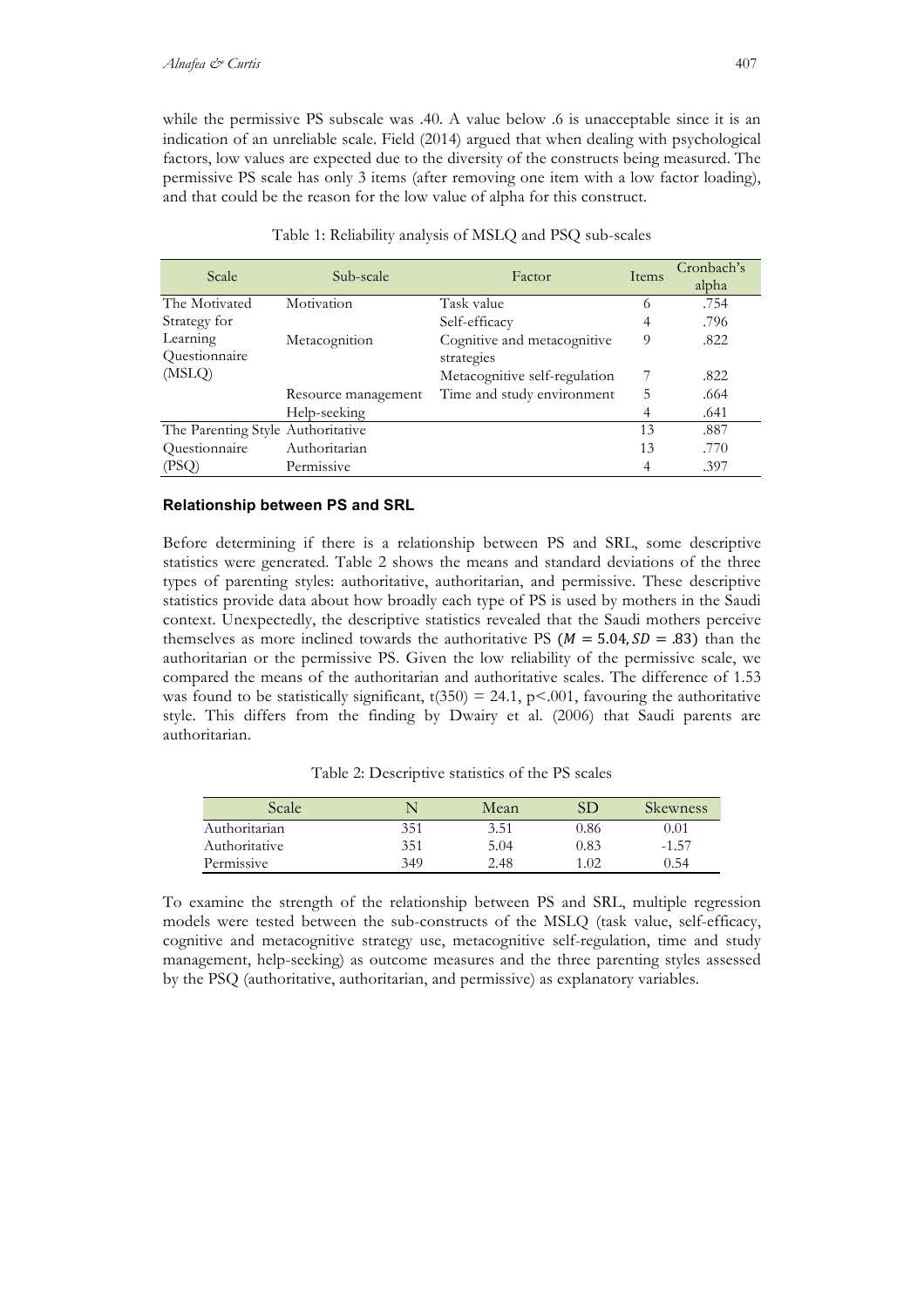#### **Multiple regression model**

Multiple regression analyses were run for each SRL sub-scale as a dependent variable to investigate their relationships with the three types of PS as predictors. Table 3 shows the unstandardised (*B*) and standardised (beta) regression parameters and its significance level (*p*) of each of the three PSs to examine their unique influence on each SRL component. By way of example, the regression model for task value (TV) on the three parenting styles is shown as an equation below:

TV =  $B_0 + B_1$ .Authoritative +  $B_2$ .Authoritarian +  $B_3$ .Permissive + r

where  $B_0$  is the regression intercept (constant),  $B_1$ ,  $B_2$  and  $B_3$  are the regression coefficients for the three parenting styles respectively, and r is the residual term.

| <b>SRL</b>  | Authoritative |     | Authoritarian |                        | Permissive |             |        |        |      |
|-------------|---------------|-----|---------------|------------------------|------------|-------------|--------|--------|------|
| Sub-scale   | В             |     |               | B                      |            |             | В      |        |      |
| TV          | .44           | .06 | .214          | $-.41$                 | $-.06$     | .256        | $-.31$ | $-.06$ | .303 |
| <b>SE</b>   | .72           | .15 | .004          | $-.35$                 | $-.07$     | .172        | $-.43$ | $-.11$ | .049 |
| <b>CMSU</b> | 1.39          | .12 | .024          | $-.09$                 | $-.00$     | .885        | $-.44$ | $-.04$ | .416 |
| <b>MSR</b>  | .51           | .05 | .301          | .30                    | .58        | .557        | $-.92$ | $-.12$ | .036 |
| <b>TSM</b>  | .70           | .13 | .011          | $-.51$                 | $-.10$     | .072        | $-.39$ | $-.09$ | .104 |
| HS          | .42           | .08 | .127          | .51<br>$\cdot$ $\cdot$ | .10        | .073<br>. . | $-.18$ | $-.04$ | .443 |

Table 3: Multiple regression coefficients for SRL factors on PS

Note: Task value (TV), self-efficacy (SE), cognitive and metacognitive strategy use (CMSU), metacognitive self-regulation (MSR), time and study management (TSM), help seeking (HS)

The regression model showed that authoritative PS has significant positive influences on students' self-efficacy, cognitive and metacognitive strategy use, and time and study management, although the effect sizes are small (see the beta parameters in Table 3). For each unit increase in the authoritative PS there is an increase in these three components of SRL in students (.729, 1.39, .703, respectively). In contrast, the permissive PS has significant negative influences on students' self-efficacy and metacognitive self-regulation, although the effect sizes are small. A one unit increase in the permissive PS is associated with a decrease in these two factors of SRL in students  $(-.433, -.923,$  respectively). The authoritarian PS has two marginally significant and weak influences - a negative influence on time and study management  $(p=0.07)$  and a weak positive influence on help-seeking (p=.07). Task value was the only SRL factor that was not significantly predicted by any of the PS  $(p>0.05)$ . We find positive effects of the authoritative PS on self-efficacy, time and study management, and cognitive and metacognitive strategy use, and negative effects of the permissive PS on self-efficacy and metacognitive self-regulation, with two weak and marginally significant influences of the authoritarian style (negative on time and study management and positive on help-seeking).

## **Discussion**

The main purpose of the present study was to determine whether PS is associated with primary school students' SRL in Saudi Arabia. We find evidence that the authoritative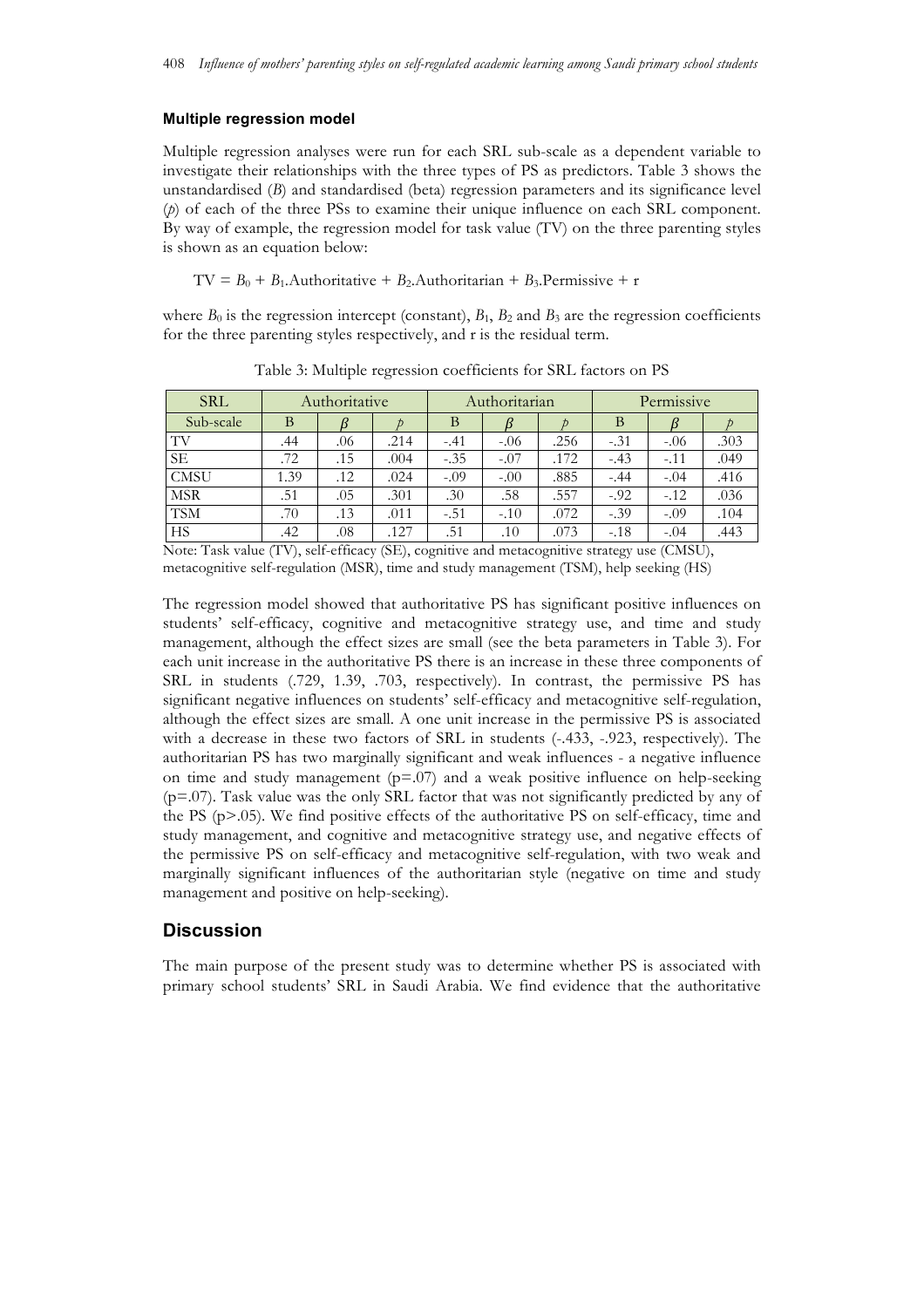parenting style is associated with enhanced self-efficacy, cognitive and metacognitive strategy use, and time and study management. Conversely, a permissive parenting style is associated with reduced self-efficacy, time and study management, and metacognitive selfregulation.

The mothers in our study tended to adopt an authoritative parenting style with their children. The fact that most Saudi mothers perceive themselves as authoritative rather than authoritarian is a departure from what has been reported previously; that Saudi parents appeared to be authoritarian and use controlling and restrictive child-rearing strategies (Dwairy et al., 2006; Achoui, 2003). Those studies included fathers and mothers, so perhaps fathers are more authoritarian than mothers. The most recent study to report those findings was published a decade ago, during which time social and economic growth and a substantial movement in education and family structure in Saudi societies could have played a role in changing rearing children practices in Saudi Arabia.

### **Limitations**

The study has several limitations. The instrument selected to measure parenting style, the Parenting Style Questionnaire, included only four items that measured the permissive style. One of those items was found to have a low loading on the permissive factor and was removed from subsequent analyses. A consequence of the small number of items is a higher relative error in the measurement of this construct and this in turn is likely to attenuate associations between this and other measures, including measures of aspects of SRL. The authoritarian parenting style was found to be slightly skewed (see Table 2). This may be a consequence of a ceiling effect for this scale and may reflect social desirability bias in responses. In future studies, additional items need to be developed and tested to measure the permissive style more completely and a measure of social desirability could be included to investigate whether this is likely to bias responses to items in the PS scales.

In this study, we focused on mothers' parenting style and excluded fathers. This decision was taken to eliminate a source of variation in responses. However, it is possible that the greater authoritarian style evident in previous studies (Dwairy et al., 2006; Alsheikh, Parameswaran & Ethoweris, 2010; Achoui, 2003) may reflect fathers' rather than mothers' preferred parenting style. Furthermore, in this study, we collected data from one region (Sharqia) in Saudi Arabia. While Saudi Arabia is regarded as traditional and conservative, not all regions share these values equally and the findings of this study may not apply to Saudi Arabia generally. Although not stated explicitly, the previous studies may have been conducted in other regions and therefore may have sampled a different set of views than we did.

## **Conclusion**

The findings from the current study revealed some evidence about a relationship between parenting style and self-regulated learning. Mothers in this study tend to be authoritative but not authoritarian. Parenting style does play a role in key aspects of SRL. An authoritative parenting style is positively and significantly correlated with self-efficacy,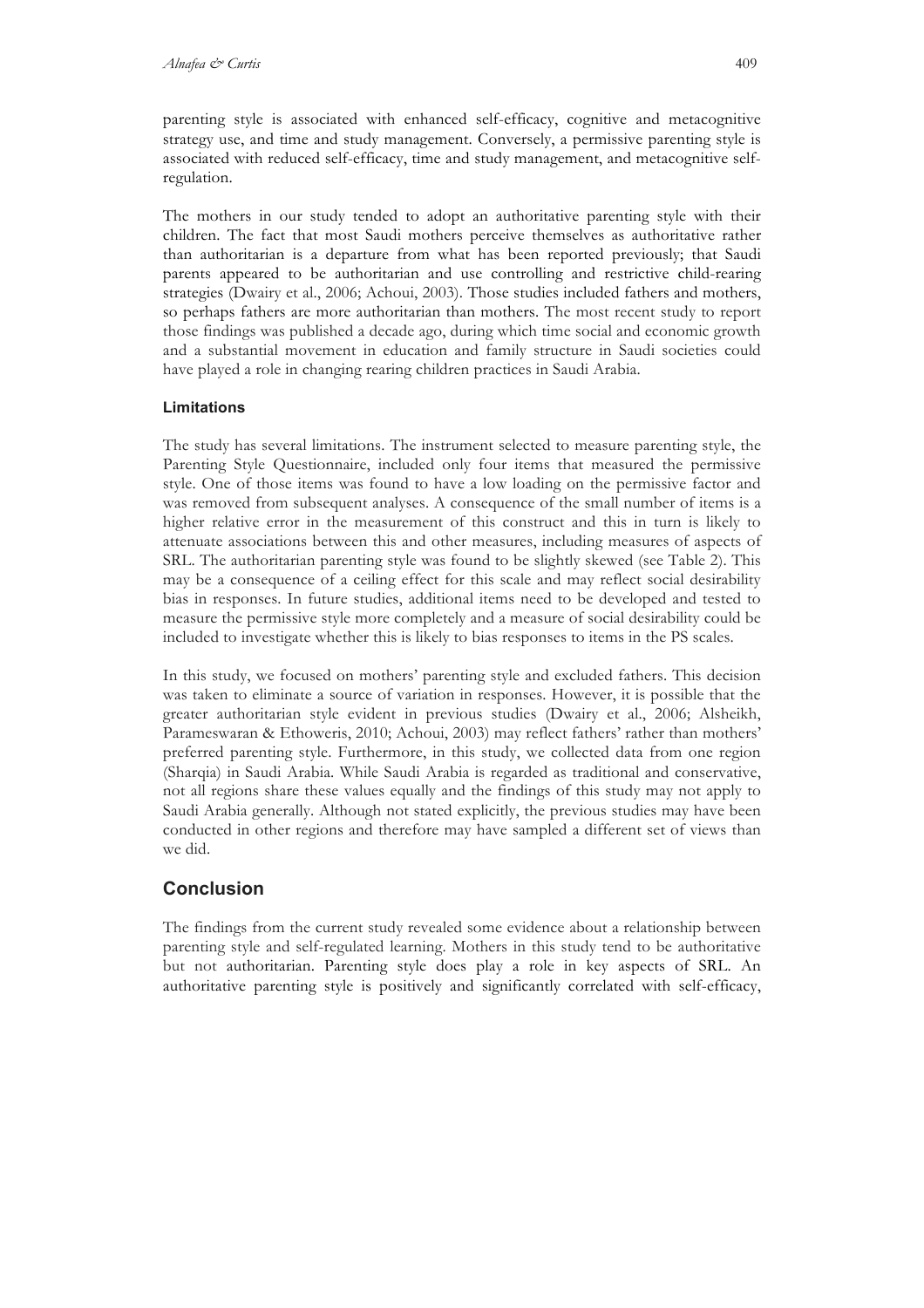cognitive and metacognitive strategy use, and time and study management. It was also shown that permissiveness is negatively and significantly related to self-efficacy and metacognitive self-regulation, whereas the authoritarian PS has a marginally significant and small negative relationship with time and study management and a marginally significant and small positive relationship with help seeking.

#### **Implications for future research**

The following suggestions and recommendations are made concerning future research:

- i. Due to the lack of research on PS and SRL in Saudi Arabia, further studies should be conducted in other regions of KSA, and include fathers.
- ii. Because of the possibility of social desirability bias, use a social desirability scale (e.g. a short form of the Marlowe-Crowne scale, Reynolds, 1982).
- iii. While our focus was on the relationship between parenting styles and self-regulated learning, we suggest that further research is required into the three scales of the PSQ. Specifically, additional items are required for the permissive scale and the authoritarian scale items could be revised or new items developed.

## **Acknowledgment**

We would like to thank Dr Neil Welch for his initial input into the research, feedback on the research proposal, and reviewing the initial plan for the research structure.

### **References**

- Abar, B., Carter, K. L. & Winsler, A. (2009). The effects of maternal parenting style and religious commitment on self-regulation, academic achievement, and risk behavior among African-American parochial college students. *Journal of Adolescence*, 32(2), 259- 273. http://www.sciencedirect.com/science/article/pii/S0140197108000316
- Achoui, M. (2003). Taa'dib al atfal fi al wasat al a'ai'li: Waqea'wa ittijahat [Children disciplining within the family context: Reality and attitudes]. *Al tofoolah A Arabiah*, 16(4), 9-38.
- Alsheikh, N. O., Parameswaran, G. & Ethoweris, H. (2010). Parenting style, self-esteem and student performance in the United Arab Emirates. *Current Issues in Education*, 13(1), 1-23. https://cie.asu.edu/ojs/index.php/cieatasu/article/view/265
- Andreou, E. & Metallidou, P. (2004). The relationship of academic and social cognition to behaviour in bullying situations among Greek primary school children. *Educational Psychology*, 24(1), 27-41. http://dx.doi.org/10.1080/0144341032000146421
- Aunola, K., Stattin, H. & Nurmi, J. E. (2000). Parenting styles and adolescents' achievement strategies. *Journal of Adolescence*, 23(2), 205-222. https://doi.org/10.1006/jado.2000.0308
- Bandura, A. (1986). The explanatory and predictive scope of self-efficacy theory. *Journal of Social and Clinical Psychology*, 4(3), 359-373. https://doi.org/10.1521/jscp.1986.4.3.359
- Bandura, A. (2001). Social cognitive theory: An agentic perspective. *Annual Review of Psychology*, 52(1), 1-26. https://doi.org/10.1146/annurev.psych.52.1.1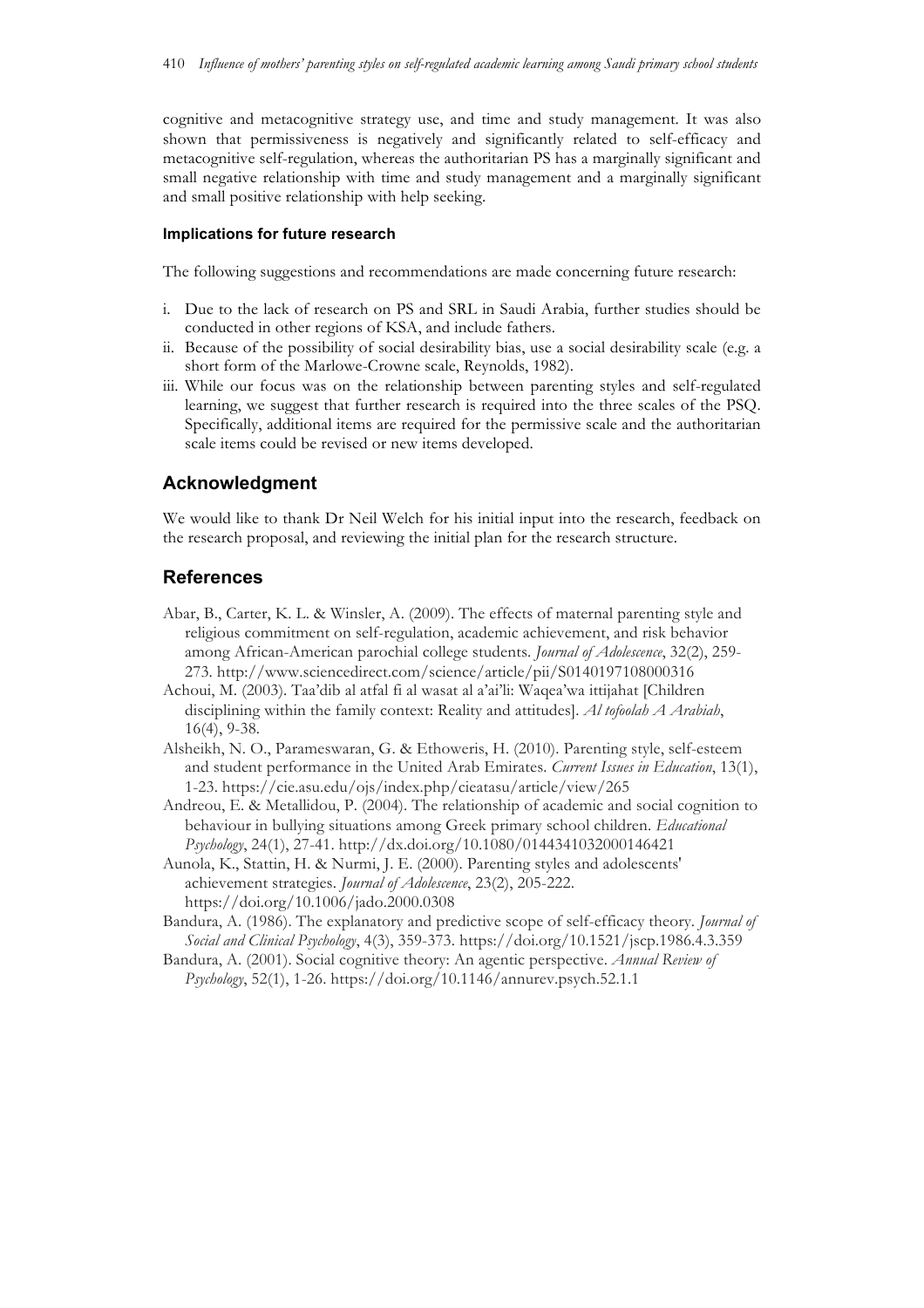- Baumrind, D. (1991). Effective parenting during the early adolescent transition. *Family Transitions*, 2(5), 111-163. http://psycnet.apa.org/record/1991-97352-005
- Baumrind, D. (1971). Current patterns of parental authority. *Developmental Psychology Monographs*, 4(1, Pt.2), 1-103. http://psycnet.apa.org/doi/10.1037/h0030372
- Baumrind, D. & Black, A. E. (1967). Socialization practices associated with dimensions of competence in preschool boys and girls. *Child Development*, 38(2), 291-327. http://www.jstor.org/stable/1127295
- Baumrind, D. (1989). Rearing competent children. In W. Damon (Ed.), *Child development today and tomorrow*, pp. 349-378. San Francisco: Jossey-Bass.
- Bråten, I. & Strømsø, H. I. (2005). The relationship between epistemological beliefs, implicit theories of intelligence, and self‐regulated learning among Norwegian postsecondary students. *British Journal of Educational Psychology*, 75(4), 539-565. https://doi.org/10.1348/000709905X25067
- Bruning, R. H., Schraw, G. J. & Norby, M. M. (2011). *Cognitive psychology and instruction*. (5th ed.). Upper Saddle River, NJ: Pearson.
- Bouffard, T., Boisvert, J., Vezeau, C. & Larouche, C. (1995). The impact of goal orientation on self‐regulation and performance among college students. *British Journal of Educational Psychology*, 65(3), 317-329. https://doi.org/10.1111/j.2044- 8279.1995.tb01152.x
- Chao, R. K. (2001). Extending research on the consequences of parenting style for Chinese Americans and European Americans. *Child Development*, 72(6), 1832-1843. https://doi.org/10.1111/1467-8624.00381
- Chao, R. K. (1994). Beyond parental control and authoritarian parenting style: Understanding Chinese parenting through the cultural notion of training. *Child Development*, 65(4), 1111-1119. https://doi.org/10.1111/j.1467-8624.1994.tb00806.x
- Darling, N. (1999). Parenting style and its correlates. *ERIC Digest*, ED 427896. https://eric.ed.gov/?id=ED427896
- Dornbusch, S. M., Ritter, P. L., Leiderman, P. H., Roberts, D. F. & Fraleigh, M. J. (1987). The relation of parenting style to adolescent school performance. *Child Development*, 58(5), 1244-1257. http://www.jstor.org/stable/1130618
- Driscoll, A. K., Russell, S. T. & Crockett, L. J. (2008). Parenting styles and youth wellbeing across immigrant generations. *Journal of Family Issues*, 29(2), 185-209. https://doi.org/10.1177/0192513X07307843
- Dwairy, M., Achoui, M., Abouserie, R., Farah, A., Sakhleh, A. A., Fayad, M. & Khan, H. K. (2006). Parenting styles in Arab societies: A first cross-regional research study. *Journal of Cross-Cultural Psychology*, 37(3), 230-247. https://doi.org/10.1177/0022022106286922
- Epstein, J. L. (1989). Family structures and student motivation: A developmental perspective. *Research on Motivation in Education*, 3, 259-295.
- EbrahimMadahi, M., Liaghat, R. & Madah, L. (2013). Study of the effects of parenting styles and self-regulation on academic achievement. *International Research Journal of Applied and Basic Sciences*, 4(1), 19-24.
- Erden, M. & Uredi, I. (2008). The effect of perceived parenting styles on self-regulated learning strategies and motivational beliefs. *International Journal about Parents in Education*, 2(1), 25-34. http://www.ernape.net/ejournal/index.php/IJPE/article/view/69/54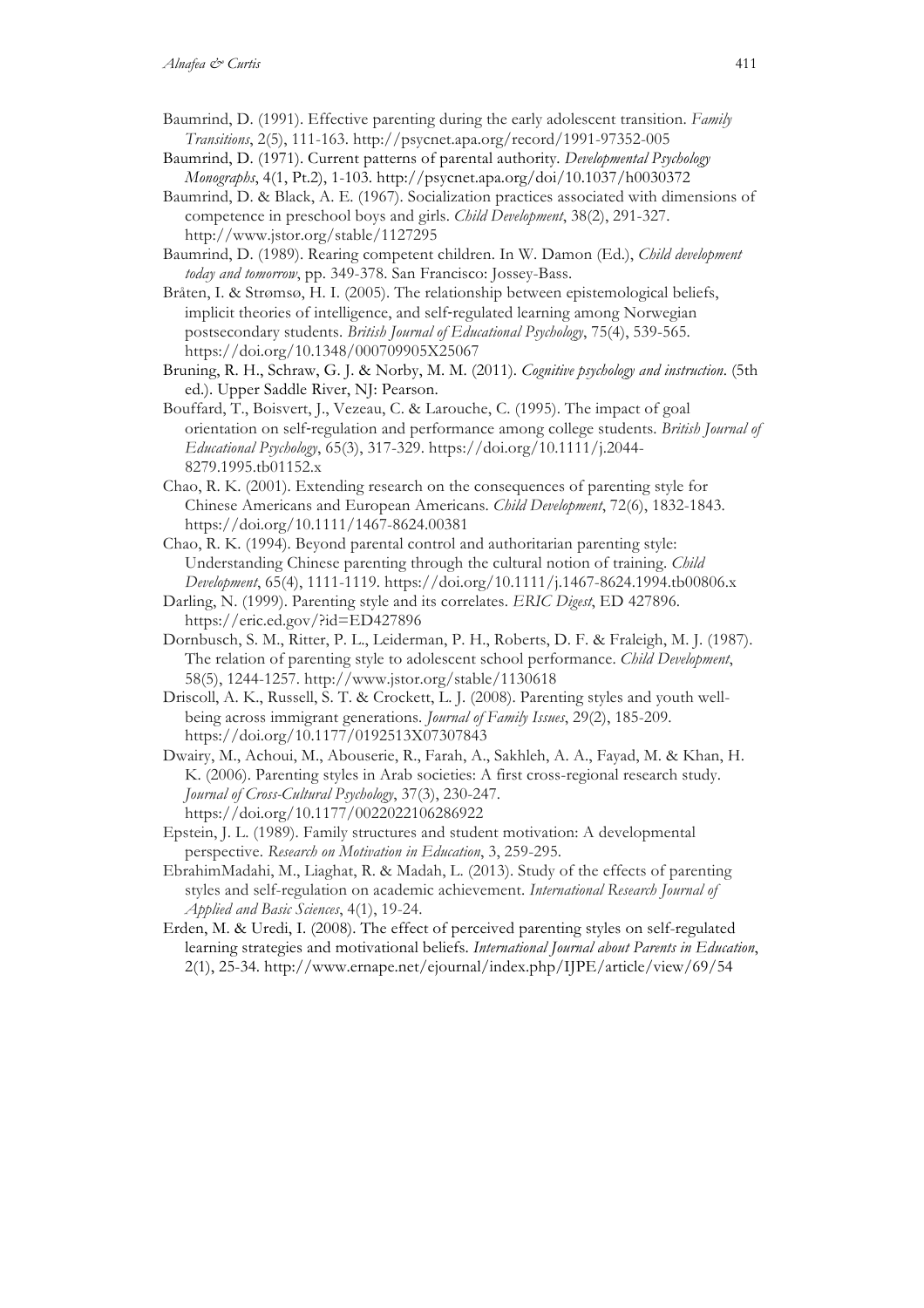- Eshel, Y. & Kohavi, R. (2003). Perceived classroom control, self-regulated learning strategies, and academic achievement. *Educational Psychology*, 23(3), 249-260. http://dx.doi.org/10.1080/0144341032000060093
- Field, A. (2014). *Discovering statistics using SPSS* (4th ed.). London: SAGE.
- Grolnick, W. S. & Ryan, R. M. (1989). Parent styles associated with children's selfregulation and competence in school. *Journal of Educational Psychology*, 81(2), 143-154. http://psycnet.apa.org/doi/10.1037/0022-0663.81.2.143
- Gonzalez, A. R., Holbein, M. F. D. & Quilter, S. (2002). High school students' goal orientations and their relationship to perceived parenting styles. *Contemporary Educational Psychology*, 27(3), 450-470. https://doi.org/10.1006/ceps.2001.1104
- Huang, J. & Prochner, L. (2003). Chinese parenting styles and children's self-regulated learning. *Journal of Research in Childhood Education*, 18(3), 227-238. http://dx.doi.org/10.1080/02568540409595037
- Jacobs, J. E. & Paris, S. G. (1987). Children's metacognition about reading: Issues in definition, measurement, and instruction. *Educational Psychologist*, 22(3-4), 255-278. http://dx.doi.org/10.1080/00461520.1987.9653052
- Juang, L. P. & Silbereisen, R. K. (1999). Supportive parenting and adolescent adjustment across time in former East and West Germany. *Journal of Adolescence*, 22(6), 719-736. https://doi.org/10.1006/jado.1999.0267
- Karadeniz, S., Bueyuekoeztuerk, S., Akguen, O. E., Cakmak, E. K. & Demirel, F. (2008). The Turkish adaptation study of Motivated Strategies for Learning Questionnaire (MSLQ) for 12-18 year old children: Results of confirmatory factor analysis. *The Turkish Online Journal of Educational Technology*, 7(4), 72-89. http://files.eric.ed.gov/fulltext/ED503477.pdf
- Kelley, M. F. (2004). Chinese parenting styles and children's self-regulated learning. *Childhood Education*, 81(1), 62-63.

http://go.galegroup.com/ps/anonymous?id=GALE%7CA124077909

- Leung, C. Y. W., McBride-Chang, C. & Lai, B. P. Y. (2004). Relations among maternal parenting style, academic competence, and life satisfaction in Chinese early adolescents. *The Journal of Early Adolescence*, 24(2), 113-143. https://doi.org/10.1177/0272431603262678
- Leung, P. W. L. & Kwan, K. S. F. (1998). Parenting styles, motivational orientations, and self-perceived academic competence: A mediational model. *Merrill-Palmer Quarterly,*  44(1)*,* 1-19.
- Maccoby, E. E. & Martin, J. A. (1983). Socialization in the context of the family: Parentchild interaction. In P. H. Mussen & L. Carmichael (Eds.), *Handbook of child psychology.*  New York: John Wiley.
- Masud, H., Ahmad, M. S., Jan, F. A. & Jamil, A. (2016). Relationship between parenting styles and academic performance of adolescents: Mediating role of self-efficacy. *Asia Pacific Education Review*, 17(1), 121-131.

https://link.springer.com/article/10.1007/s12564-015-9413-6

Moghadam, S. A., Hemmatinezhad, M. A., Behrozi, A. & Ahmadzade, Z. (2014). The study of relationship between parenting styles, parenting practices and sex roles with physical activity levels, body mass index in 14-17 years old students. *International Journal of Sport Studies*, 4(1), 18-25. http://ijssjournal.com/fulltext/paper-07012016094937.pdf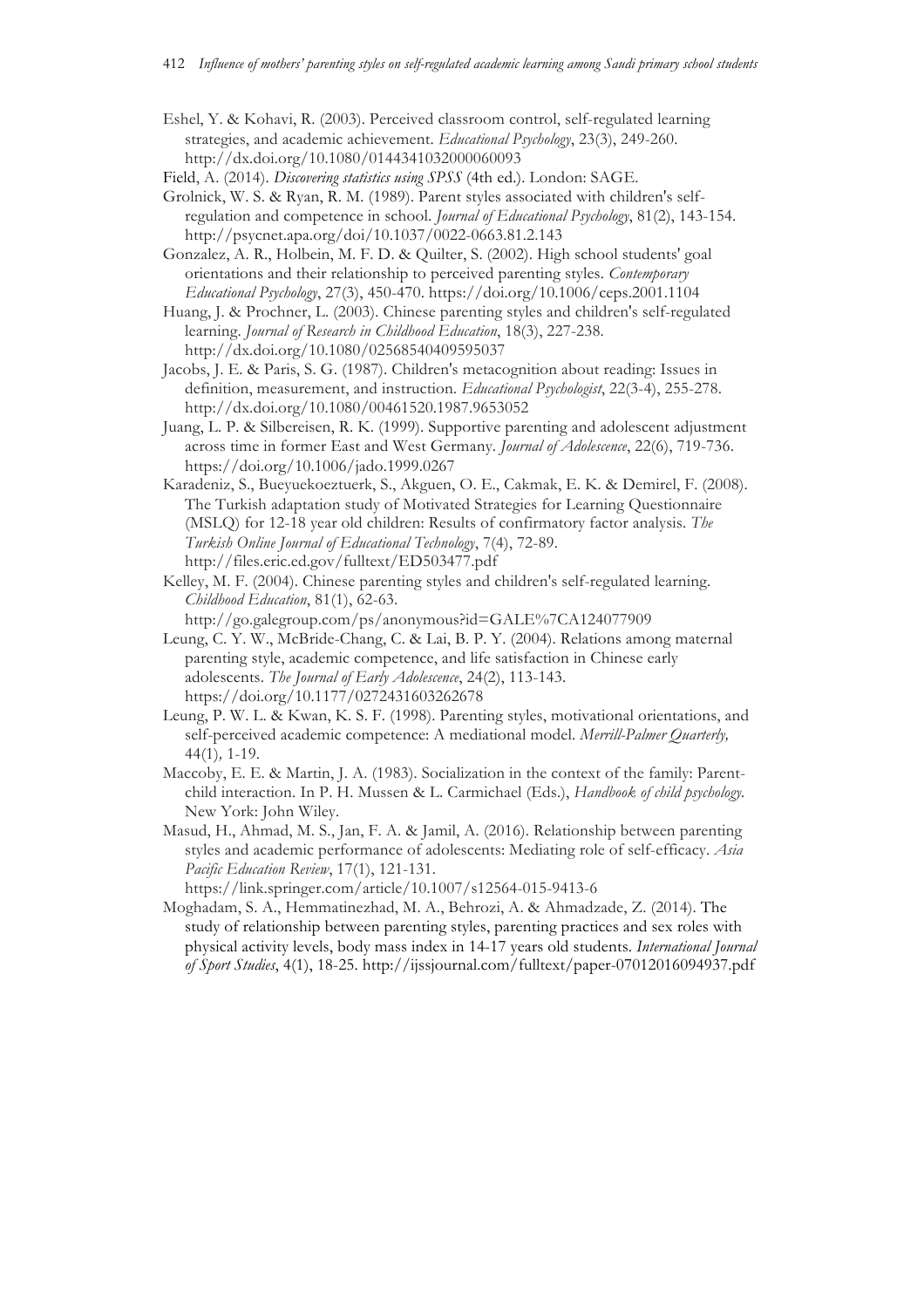- Paris, S. G. & Paris, A. H. (2001). Classroom applications of research on self-regulated learning. *Educational Psychologist*, 36(2), 89-101. http://dx.doi.org/10.1207/S15326985EP3602\_4
- Pekrun, R., Goetz, T., Titz, W. & Perry, R. P. (2002). Academic emotions in students' selfregulated learning and achievement: A program of qualitative and quantitative research. *Educational Psychologist*, 37(2), 91-105. http://dx.doi.org/10.1207/S15326985EP3702\_4
- Perry, N. E., Turner, J. C. & Meyer, D. K. (2006). Classrooms as contexts for motivating learning. In P. Alexander & P. H. Winne (Eds.), *Handbook of educational psychology* (2nd ed.)., 327-348.
- Perry, N. E., VandeKamp, K. O., Mercer, L. K. & Nordby, C. J. (2002). Investigating teacher-student interactions that foster self-regulated learning. *Educational Psychologist*, 37(1), 5-15. http://dx.doi.org/10.1207/S15326985EP3701\_2
- Pintrich, P. R., Smith, D. A. F., Garcia, T. & McKeachie, W. J. (1991). *A manual for the use of the Motivated Strategies for Learning Questionnaire (Technical Report 91-B-004)*. Ann Arbor: The Regents of the University of Michigan.
- Pomerantz, E. M., Grolnick, W. S. & Price, C. E. (2005). The role of parents in how children approach achievement. In A. J. Elliot & C. S. Dweck (Eds), *Handbook of competence and motivation*, 259-278. Guilford Press.
- Purdie, N., Carroll, A. & Roche, L. (2004). Parenting and adolescent self-regulation. *Journal of Adolescence*, 27(6), 663-676. https://doi.org/10.1016/j.adolescence.2004.01.002
- Robinson, C. C., Mandleco, B., Olsen, S. F. & Hart, C. H. (1995). Authoritative, authoritarian, and permissive parenting practices: Development of a new measure. *Psychological Reports*, 77(3), 819-830. https://doi.org/10.2466/pr0.1995.77.3.819
- Rohrkemper, M. M. (1989). Self-regulated learning and academic achievement: A Vygotskian view. In B. J. Zimmerman & D. Schunk (Eds). *Self-regulated learning and academic achievement* (p. 143-168). New York: Springer.
- Reynolds, W. M. (1982). Development of reliable and valid short forms of the Marlowe‐ Crowne social desirability scale. *Journal of Clinical Psychology*, 38(1), 119-125. https://doi.org/10.1002/1097-4679(198201)38:1<119::AID-JCLP2270380118>3.0.CO;2-I
- Schunk, D. H. (2008). Metacognition, self-regulation, and self-regulated learning: Research recommendations. *Educational Psychology Review*, 20(4), 463-467. https://link.springer.com/article/10.1007/s10648-008-9086-3
- Schunk, D. H. & Zimmerman, B. J. (2007). Influencing children's self-efficacy and selfregulation of reading and writing through modeling. Reading & Writing Quarterly, 23(1), 7-25. http://dx.doi.org/10.1080/10573560600837578
- Shih, S. S. (2005). Taiwanese sixth graders' achievement goals and their motivation, strategy use, and grades: An examination of the multiple goal perspective. *The Elementary School Journal*, 106(1), 39-58.
- Sue, S. & Abe, J. (1995). Predictors of academic achievement among Asian American and White students. In D. T. Nakanishi & T. Y. Nishida (Eds.), *The Asian American educational experience: A source book for teachers and students*. (pp. 302-321). New York: Routledge.
- Susandari, T. (2014). *The influence of parenting, self efficacy, and anxiety on student achievement*. Unpublished thesis, Institut Pertanian Bogor, Indonesia [in Indonesian, with English abstract] http://repository.ipb.ac.id/handle/123456789/72192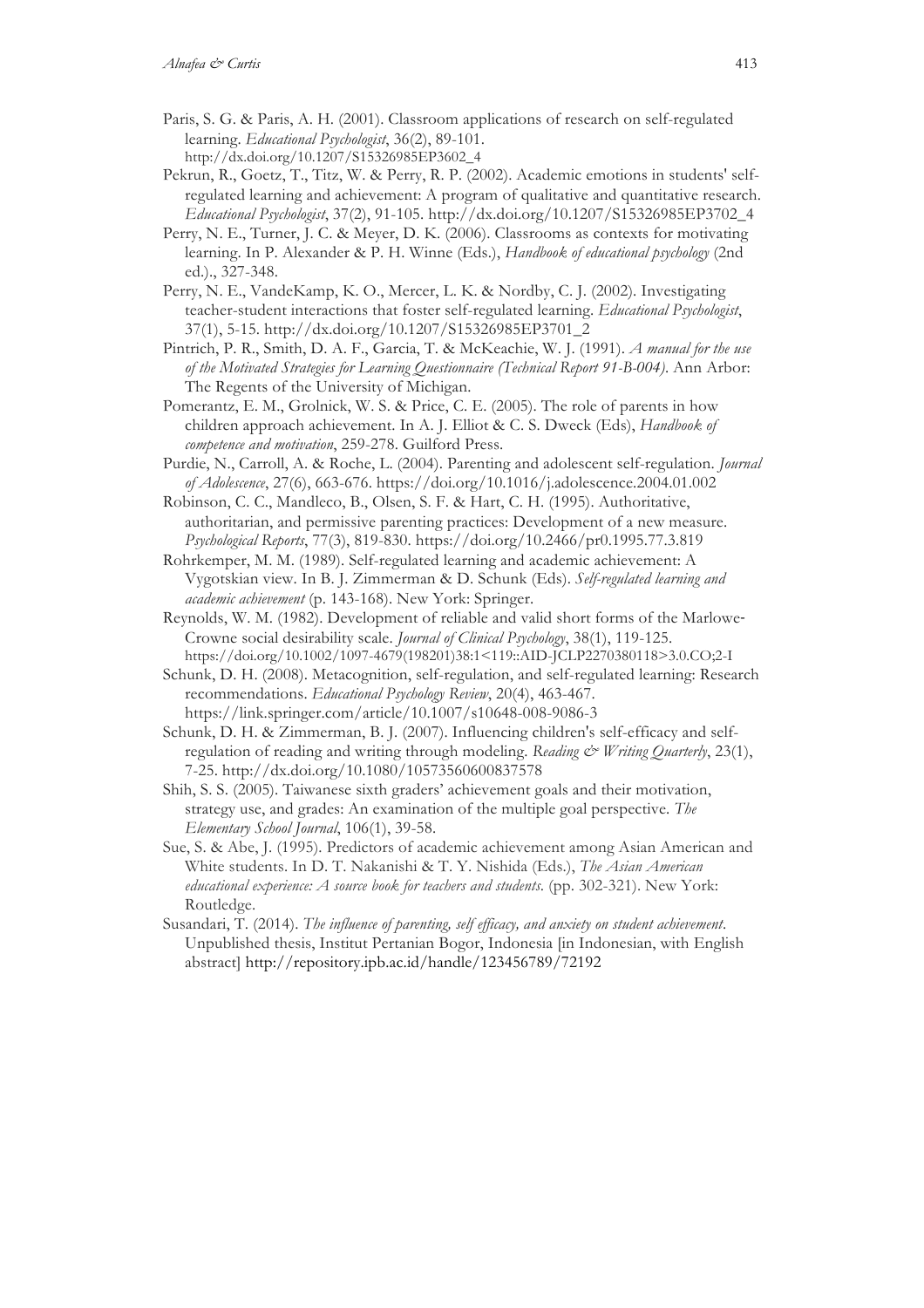- Tozandehjani, H., Tavakolizadeh, J. & Lagzian, Z. (2011). The effect of parenting styles on self-efficacy and mental health of students. *The Horizon of Medical Sciences*, 17(2), 56- 64. http://hms.gmu.ac.ir/browse.php?a\_id=1197&sid=1&slc\_lang=en
- Young, M. R. (2005). The motivational effects of the classroom environment in facilitating self-regulated learning. *Journal of Marketing Education*, 27(1), 25-40. https://doi.org/10.1177/0273475304273346
- Watabe, A. & Hibbard, D. R. (2014). The influence of authoritarian and authoritative parenting on children's academic achievement motivation: A comparison between the United States and Japan. *North American Journal of Psychology*, 16(2), 359-370. https://www.questia.com/library/journal/1G1-369068740/the-influence-ofauthoritarian-and-authoritative-parenting
- Wolters, C. A. & Pintrich, P. R. (2001). Contextual differences in student motivation and self-regulated learning in mathematics, English and social studies classrooms. In H. J. Hartman (Ed.), *Metacognition in learning and instruction: Theory, research and practice* (pp. 103- 124). Netherlands: Springer.
- Zimmerman, B. J. (2013). From cognitive modeling to self-regulation: A social cognitive career path. *Educational Psychologist*, 48(3), 135-147. http://dx.doi.org/10.1080/00461520.2013.794676
- Zimmerman, B. J. & Schunk, D. H. (Eds.). (2012). *Self-regulated learning and academic achievement: Theory, research, and practice*. New York: Springer.
- Zimmerman, B. J. (2002). Becoming a self-regulated learner: An overview. *Theory into Practice*, 41(2), 64-70. http://www.jstor.org/stable/1477457
- Zimmerman, B. J. (1990). Self-regulated learning and academic achievement: An overview. *Educational Psychologist*, 25(1), 3-17. http://dx.doi.org/10.1207/s15326985ep2501\_2
- Zimmerman, B. J. (1989). A social cognitive view of self-regulated academic learning. *Journal of Educational Psychology*, 81(3), 329-339. http://psycnet.apa.org/doi/10.1037/0022-0663.81.3.329
- Zimmerman, B. J. & Martinez-Pons, M. (1990). Student differences in self-regulated learning: Relating grade, sex, and giftedness to self-efficacy and strategy use. *Journal of Educational Psychology*, 82(1), 51-59. http://psycnet.apa.org/doi/10.1037/0022- 0663.82.1.51

## **Appendix 1: Parenting style questionnaire**

Note: All items for each scale use the response scale "Never 1 2 3 4 5 6 Always".

*Authoritative parenting style*

- 1. I am responsive to my child's feelings and needs.
- 2. I take my child's wishes into consideration before I ask him/her to do something.
- 3. I explain to my child how I feel about his/her good/bad behaviour.
- 4. I encourage my child to talk about his/her feelings and problems.
- 5. I encourage my child to freely "speak his/her mind", even if he/she disagrees with me.
- 6. I explain the reasons behind my expectations.
- 7. I provide comfort and understanding when my child is upset.
- 8. I compliment my child.
- 9. I consider my child's preferences when I make plans for the family (e.g. weekends and holidays).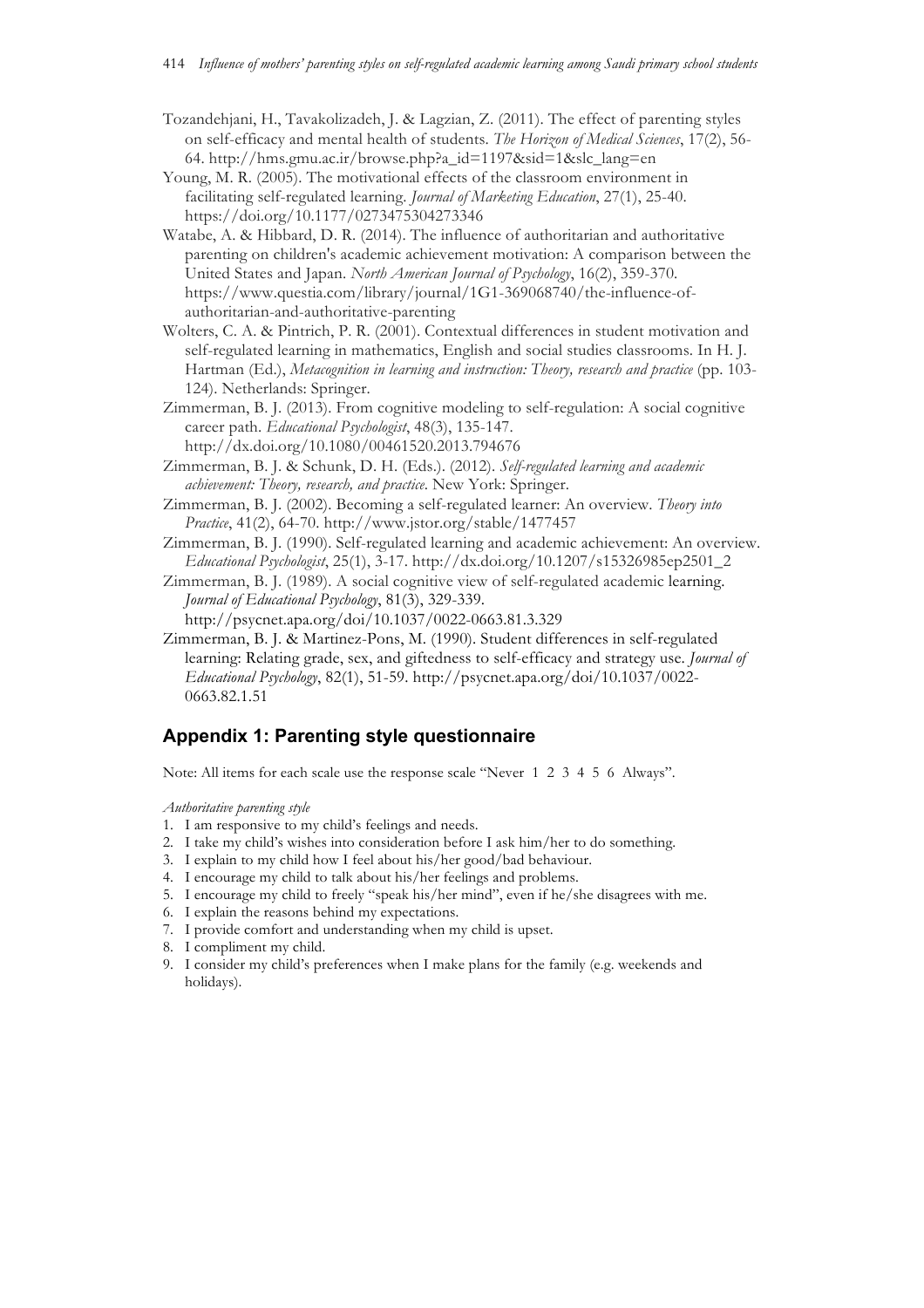- 10. I respect my child's opinion and encourage him/her to express them.
- 11. I treat my child as an equal member of the family.
- 12. I provide my child reasons for the expectations I have for him/her.
- 13. I have warm and intimate times together with my child.

### *Authoritarian parenting style*

- 1. When my child asks me why he/she has to do something I tell him/her it is because I said so, I am your parent, or because that is what I want.
- 2. I punish my child by taking privileges away from him/her (e.g., TV, games, visiting friends).
- 3. I yell when I disapprove of my child's behaviour.
- 4. I explode in anger towards my child.
- 5. I spank my child when I don't like what he/she does or says.
- 6. I use criticism to make my child improve his/her behaviour.
- 7. I use threats as a form of punishment with little or no justification.
- 8. I punish my child by withholding emotional expressions (e.g., kisses and cuddles).
- 9. I openly criticise my child when his/her behaviour does not meet my expectations.
- 10. I find myself struggling to try to change how my child thinks or feels about things.
- 11. I feel the need to point out my child's past behavioural problems to make sure he/she will not do them again.
- 12. I remind my child that I am his/her parent.
- 13. I remind my child of all the things I am doing and I have done for him/her.

#### *Permissive parenting style*

- 1. I find it difficult to discipline my child.
- 2. I give into my child when he/she causes a commotion about something.
- 3. I spoil my child.
- 4. I ignore my child's bad behaviour.

## **Appendix 2: The Motivated Strategies for Learning Questionnaire (MSLQ)**

Note: All items for each scale use the response scale "1= very untrue of me; 2= untrue of me; 3= somewhat untrue of me;  $4=$  neutral;  $5=$  somewhat true of me;  $6=$  true of me;  $7=$  very true of me".

- 1. I think I will be able to use what I learn in science in other courses.
- 2. It is important for me to learn the course material in science.
- 3. I am very interested in the content area of science.
- 4. I think the course material in science is useful for me to learn.
- 5. I like the subject matter science.
- 6. Understanding the subject matter of science is very important to me.
- 7. I believe I will receive an excellent grade in science.
- 8. I am certain I can understand the most difficult material presented in the readings for science.
- 9. I am confident I can do an excellent job on the assignments and tests science.
- 10. I am confident I can understand the most complex material presented by the instructor in science.
- 11. When I study for science, I practice saying the material to myself over and over.
- 12. I make lists of important terms for science and memorise the lists.
- 13. When reading for science, I try to relate the material to what I already know.